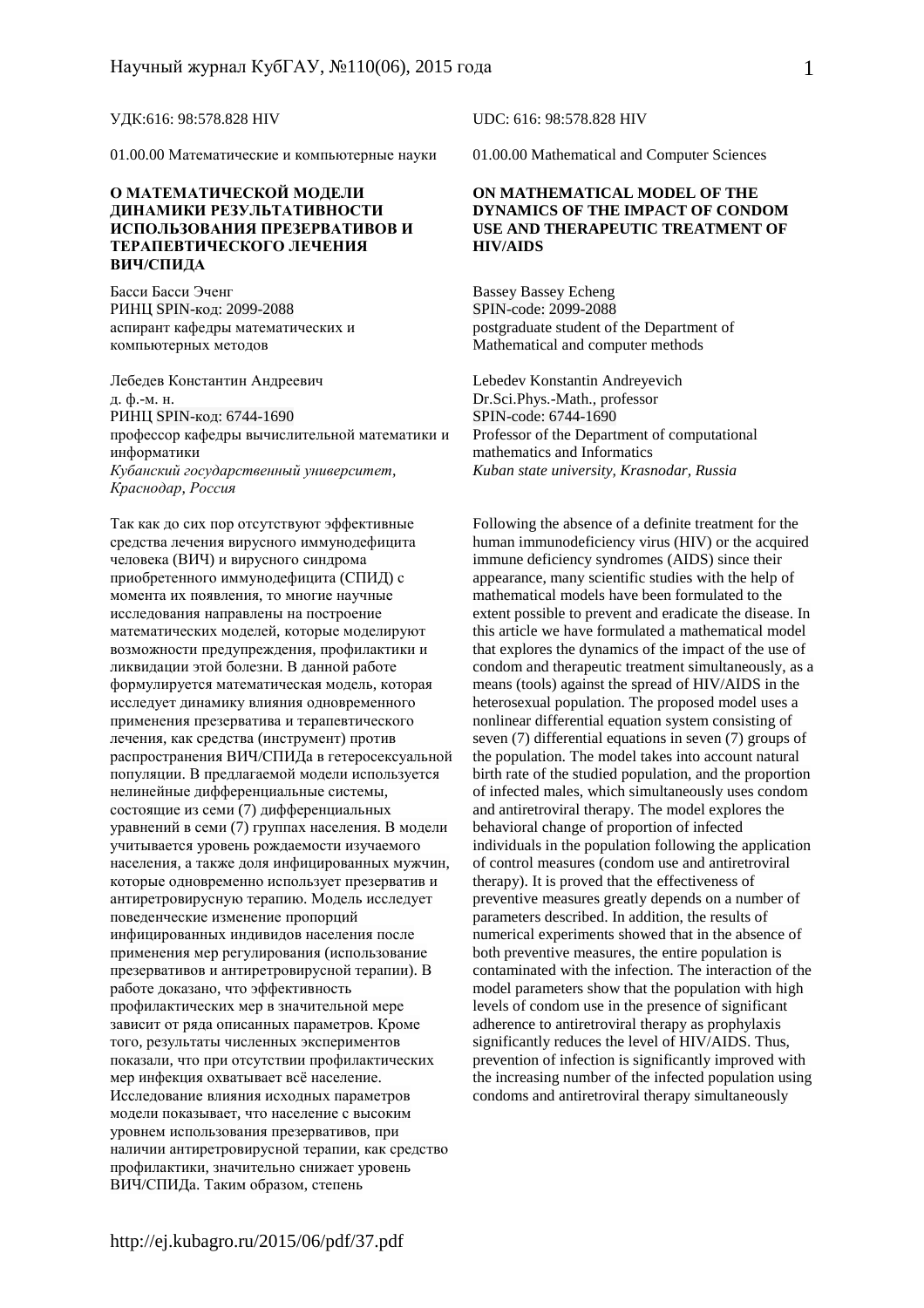распространения инфекции значительно снижается с увеличением доли числа индивидов инфицированного населения, которые используют презервативы и антиретровирусные терапии одновременно

Ключевые слова: ИСКОРЕНЕНИЕ, ВОЗДЕРЖАНИЕ, ПРЕДОТВРАТИМЫХ, АДЕПТ, ИММУННЫЙ, ТЕРАПЕВТИЧЕСКИ, ГЕТЕРОГЕННЫЙ, МОДЕЛИРОВАНИЕ, ЗАРАЖЕННЫЕ, ЭПИДЕМИЯ, ПРОФИЛАКТИКА PROPHYLACTICS

Keywords: ERADICATION, ABSTINENCE, PREVENTABILITY, ADHERENT, IMMUNE, THERAPEUTIC, HETEROGENEOUS, SIMULATION, CONTAMINATED, EPIDEMICITY,

#### **1. INTRODUCTION**

The ravaging of the society by several numbers of infectious diseases has for long thrown Scientist and Researchers into an atmosphere of constant search for possible solutions. The Human Immune Deficiency Virus (HIV), which is the basic route of the deadly disease called Acquired Immune Deficiency Syndrome (AIDS), have been branded the greatest and the most complicated health menace of all and including this  $21<sup>st</sup>$  century.

In the context of its complex and perilous nature, several research works have been carried out as far back as 1987, when [1], developed simple function for the growth in the number of individuals who will develop AIDS and for the distribution of incubation period of those individuals [2], yet, at present, no known cure for HIV/AIDS. Rather, to be able to contained the widespread of this deadly disease, Scientist and Researchers have resorted to the use and application of alternative control measures ranging from awareness campaigns on the practice of sexual intercourse with uninfected mutual partner, abstinence from unprotected sex, counseling, Antiretroviral Therapy (ART) and having protected sex with condom [3][4].

Tackling the scourge posed by HIV required multi-dimensional approach which can be achieved via formulation of mathematical models. Mathematical modeling is known for its power to substantially inform and enhance social and behavioral HIV prevention research [5]. Modeling of HIV transmission is geared towards extracting as much information as possible from available data in order to provide an accurate representation of both the knowledge and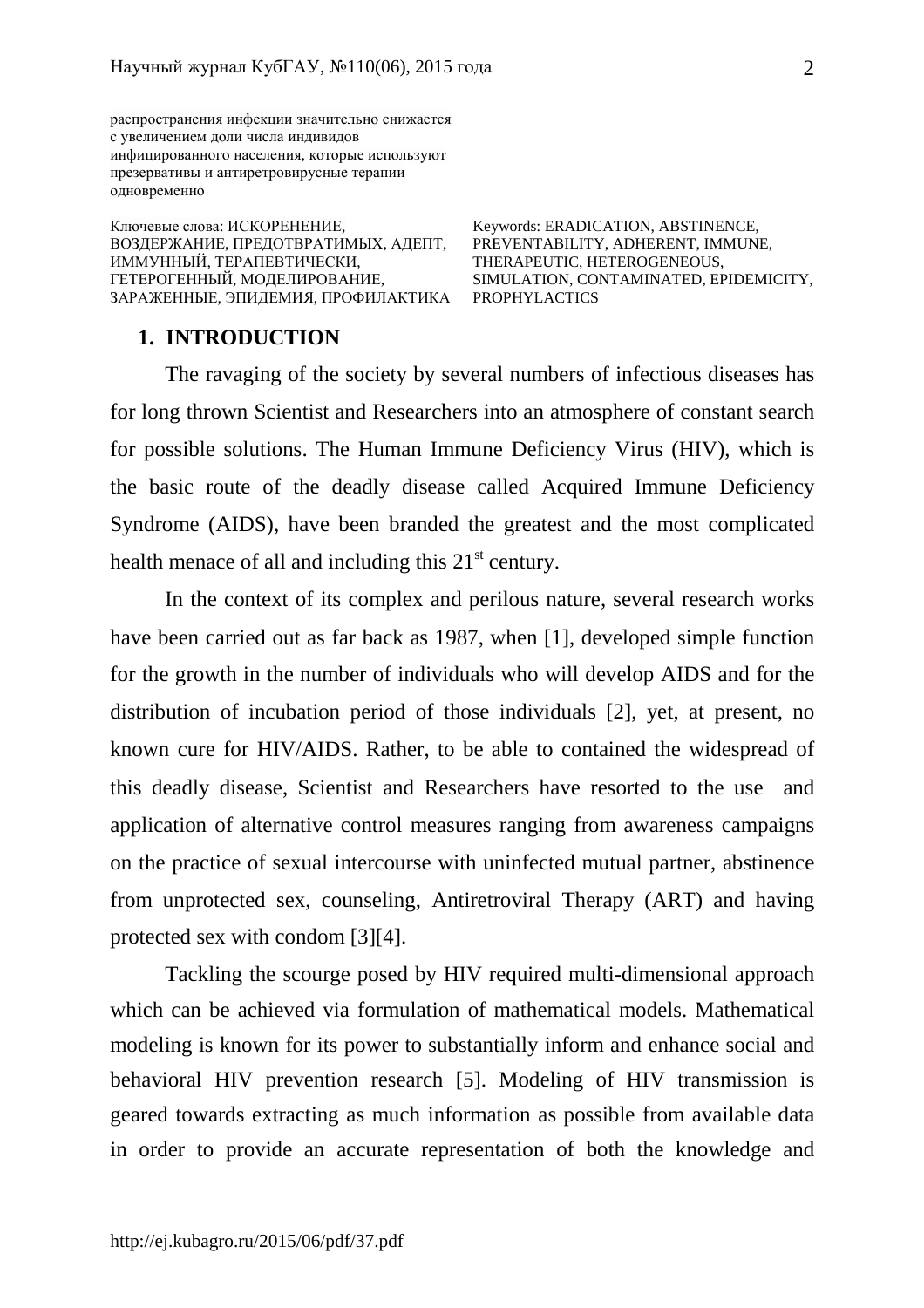uncertainty about the epidemic [6]. Notable works in this direction include those by [7, 8, 9, 10, 11, 12].

The motivating factor for this present study is that by [4]. Formulated in that study, were the transmission dynamics of HIV/AIDS in a two-sex population considering Counseling and Antiretroviral Therapy (ART). The impact of growing access to ART on the consistent use of condom is of paramount importance and remains an ongoing debate among researchers [13, 14, 15]. Anti-retro-viral therapy (ART) is the placement of infected individuals on antiretroviral drugs in correct manner, with adherence support [5]. It is a biological treatment that depresses the Immune system, thereby prolonging the life-span of the case study.

Furthermore, unlike the earlier model by [3], which studied the impact of non-compliance by the population in condom use for the prevention of the spread of HIV/AIDS, as a single strategy approach, this present paper formulate a mathematical model which accounts for the dynamics of the impact of simultaneous condom use and therapeutic treatment (ART) of HIV/AIDS in a heterogeneous population. The present model encompasses novelty features which includes the natural birth rate defined on mutual interactions between the males and females population as well as the proportion of infected males that simultaneously uses both the condom and ART. This later factor also account for the variation of this present model and that by [5].

Several independent studies on the dynamics of condom use as well as antiretroviral therapy (ART) in the prevention of HIV/AIDS infection have been conducted. But how effective is the simultaneous use of both the condom and ART (combined treatment) as a means of preventability, have not been adequately exhausted. Therefore, this present study, which accounts for the dynamics of the impact of simultaneous condom use and therapeutic treatment (ART) in the prevention and eradication of HIV/AIDS, came at the appropriate period as the search for accelerated approach to the eradication of HIV/AIDS infection is given much more attention. It is hope that the present work will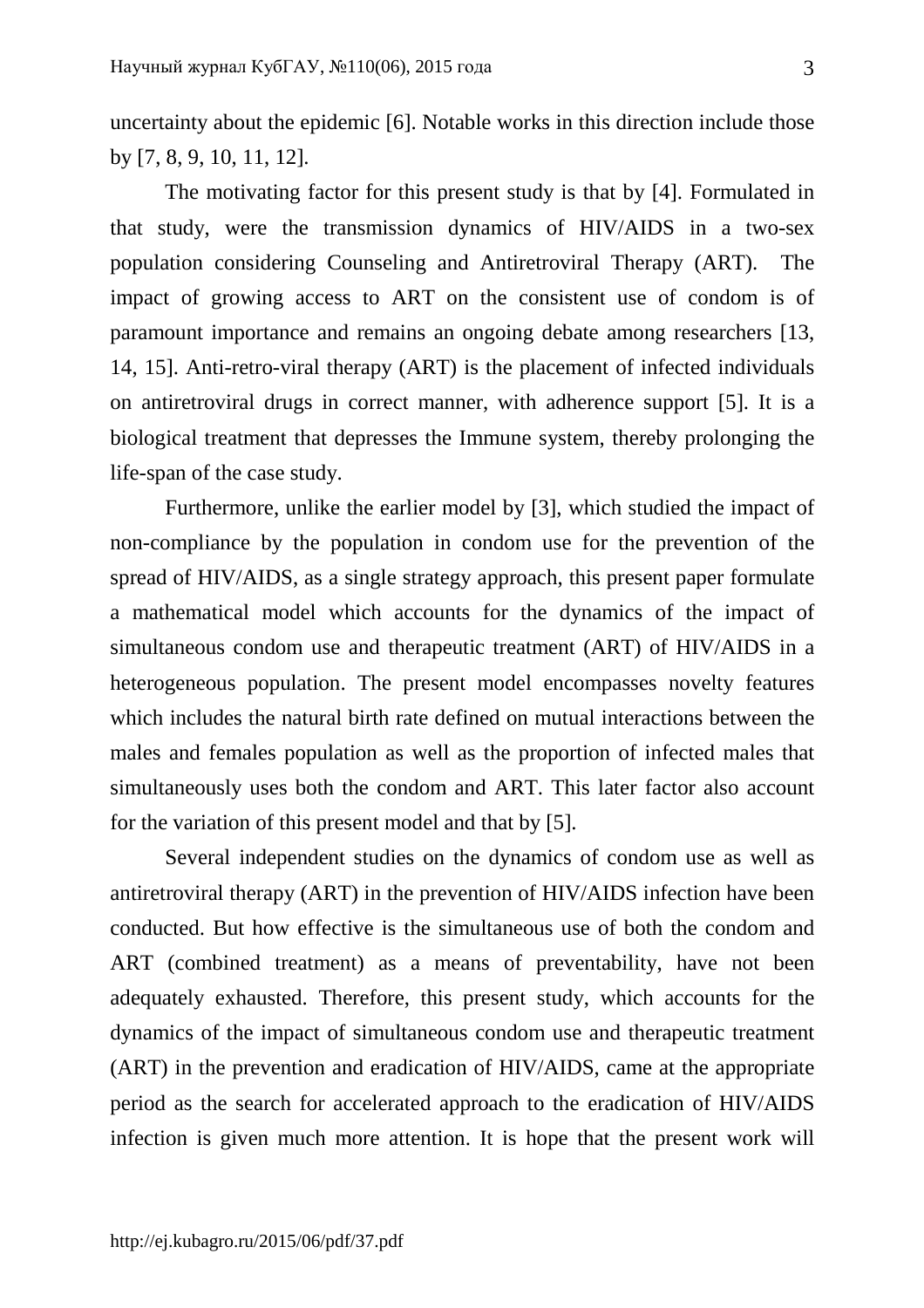provide insight into the potential impacts of condom use with antiretroviral therapy in the control and eradication of the spread of HIV/AIDS.

# **2. PARAMETERS AND MODEL EQUATIONS**

 Formulation of the mathematical model for this study, took into account the following assumptions:

- i. Population under study is heterogeneous;
- ii. Infection is either horizontal or vertical;
- iii. Infected individual die natural death or due to infection;
- iv. Efficacies of both control measures (the condom and ART) varies;
- v. Only infected males use the condom;
- vi. Both infected males and females use the control measure ART;
- vii. Age-structure is ignored;
- viii. Treatment is not life-span dependent.

Other assumptions by [4], are equally observed. These assumptions are essential for the structuring of the model flow-chart as seen in figure 1 below:

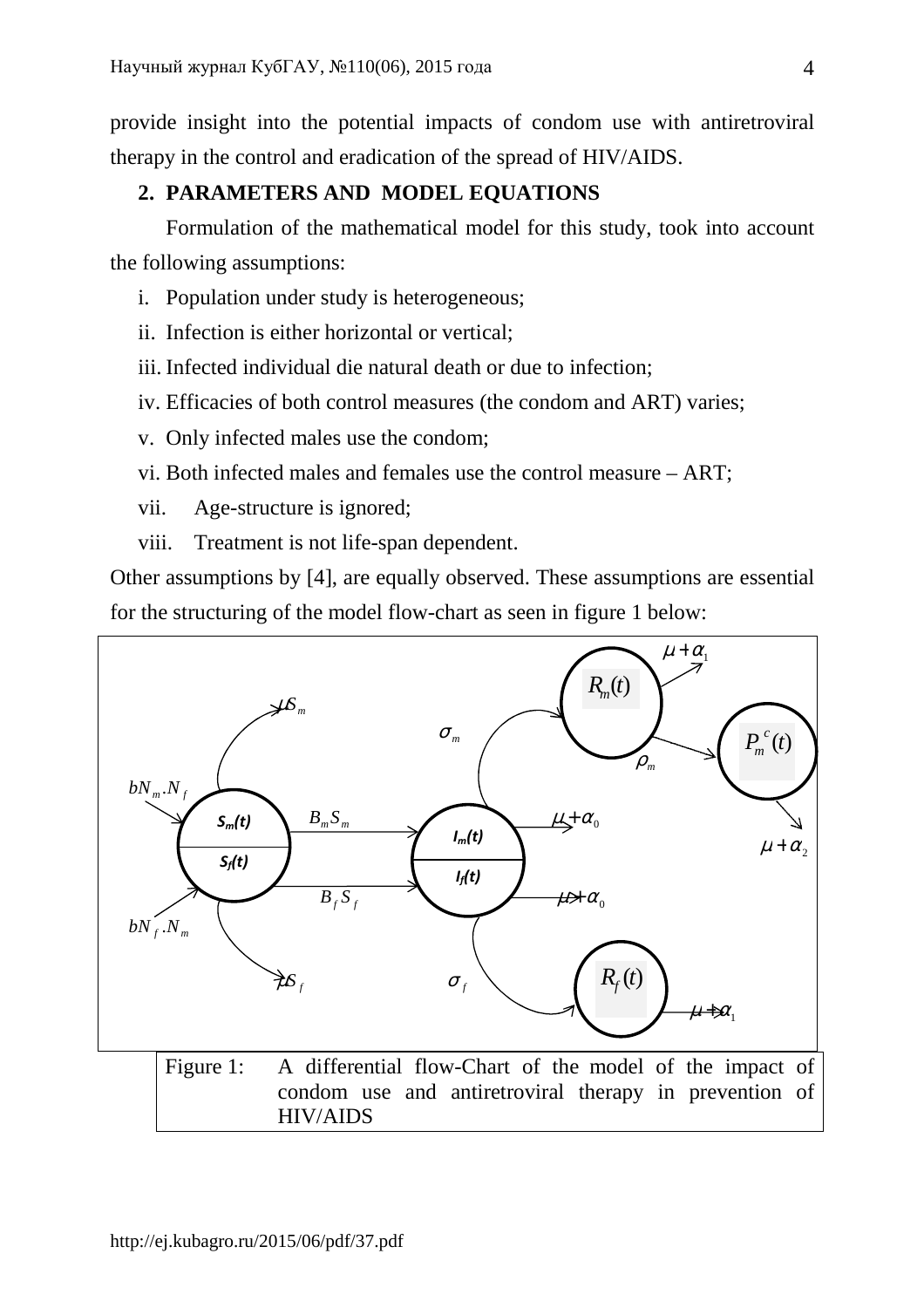From fig.1 above, the parameters (functions) of the model are defined as follows:

| $S_m(t)$                        | Number of susceptible males at time t;                        |
|---------------------------------|---------------------------------------------------------------|
| $I_m(t)$                        | Number of infected males at time t;                           |
| $R_m(t)$                        | Number of infected males who use ART at time t;               |
| $P_m^{\ c}(t)$                  | Number of infected males that use both ART and condom;        |
| $c_m(t)$                        | Average number of sexual contacts by infected males with      |
|                                 | females per unit time;                                        |
| $c_m^{-1}(t)$                   | Average number of sexual contacts by infected males who       |
|                                 | use ART with females per unit time;                           |
| $c_m^2(t)$                      | Average number of sexual contact of infected males that use   |
|                                 | both ART and condom with females per unit time t;             |
| $\beta_m$                       | Probability of transmission by an infected male;              |
| $\beta_m^{\,1}(t)$              | Probability of transmission by an infected male who use       |
|                                 | ART;                                                          |
| $\beta_m^{\,2}(t)$              | Probability of transmission by an infected male that use both |
|                                 | ART and the condom;                                           |
| $\sigma_{\scriptscriptstyle m}$ | Proportion of infected males who use ART per unit time;       |
| $\rho_{\scriptscriptstyle m}$   | Proportion of infected males who use both ART and the         |
|                                 | condom per unit time;                                         |
| $B_m(t)$                        | The infection rate of males at time t (incidence rate of      |
|                                 | males);                                                       |
| where,                          |                                                               |

 $N_m = S_m + I_m + R_m + p^c_m$  $S_f(t)$  - Number of susceptible females at time t;  $I_f(t)$ - Number of infected females at time t;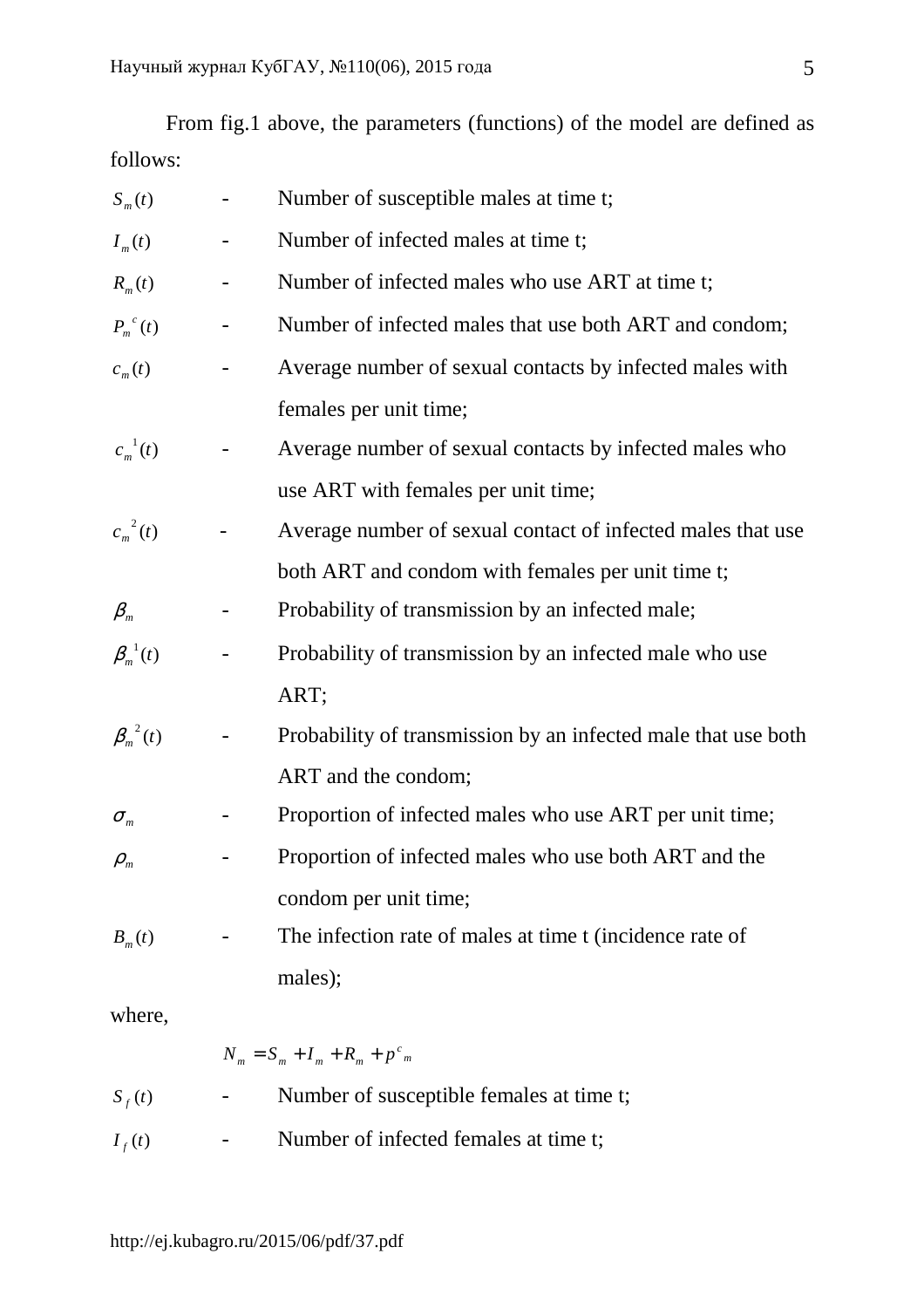| $R_{f}$ t)                                              |   | Number of infected females who use ART at time t;          |
|---------------------------------------------------------|---|------------------------------------------------------------|
| $c_f(t)$                                                |   | Average number of sexual contacts by infected females with |
|                                                         |   | males per unit time;                                       |
| $c_f^{-1}(t)$                                           |   | Average number of sexual contacts by infected females      |
|                                                         |   | receiving                                                  |
|                                                         |   | ART with males per unit time;                              |
| $\beta_{\scriptscriptstyle{f}}$                         |   | Probability of transmission by an infected female;         |
| $\beta_{\scriptscriptstyle{f}}^{\scriptscriptstyle -1}$ |   | Probability of transmission by an infected female who use  |
|                                                         |   | ART;                                                       |
| $\sigma_{\scriptscriptstyle{f}}$                        |   | Proportion of infected females who use ART per unit time;  |
| $B_{f}(t)$                                              | - | The infection rate of females at time t (incidence rate of |
|                                                         |   | females);                                                  |
| where,                                                  |   |                                                            |

 $N_f = S_f + I_f + R_f$  $b$   $N_m$   $N_f$ - Population birth rate,  $b \ge 0$  $\mu$  - Natural death rate,  $\mu \ge 0$  $\alpha_{\scriptscriptstyle 0}$ Population death rate of infected without treatment,  $\alpha_0 \ge 0$  $\alpha_{1}$ - Population death rate of infected who use only ART,  $\alpha_1 \ge 0$  $\alpha$ , - Population death rate of infected who use both ART and the condom,  $\alpha_2 \geq 0$ .

 From the flow-chart (fig. 1) and the parameters stated above, the coefficients are considered positive and the signs before the terms are taken with plus if the arrow enters the area and with minus sign, if the arrow goes out of the scope [3]. Essentially, the model also took into account, natural birth rate  $b.N_m.N_f$ , natural death rate  $\mu$ ; and population death rate of those without treatment  $(\alpha_0)$ , receiving only ART  $(\alpha_1)$  and those using both ART and condom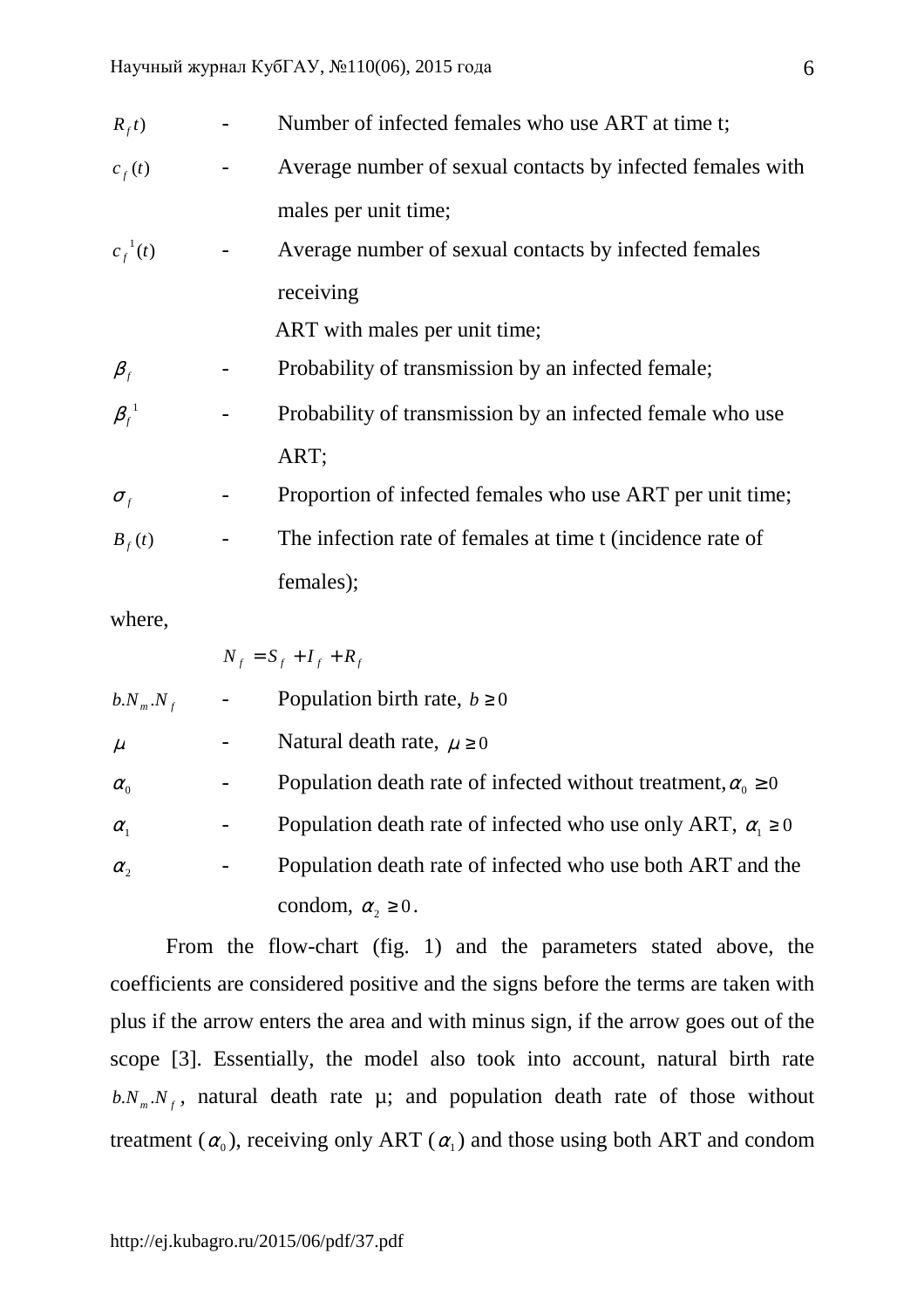$(\alpha_2)$  respectively. Thus, the model is governed by the following derived nonlinear ordinary differential equations:

$$
\frac{dS_m}{dt} = bN_m.N_f - B_m S_m - \mu S_m \tag{2.1}
$$

$$
\frac{dI_m}{dt} = B_m S_m - (\mu + \alpha_0 + \sigma_m)I_m \tag{2.2}
$$

$$
\frac{dR_m}{dt} = \sigma_m I_m - (\mu + \alpha_1 + \rho_m)R_m \tag{2.3}
$$

$$
\frac{dP^c_m}{dt} = \rho_m R_m - (\mu + \alpha_2) P^c_m \tag{2.4}
$$

In a similar approach, we derive the model equations for the female population as:

$$
\frac{dS_f}{dt} = bN_f N_m - B_f S_f - \mu S_f \qquad (2.5)
$$

$$
\frac{dI_f}{dt} = B_f S_f - (\mu + \alpha_0 + \sigma_f)I_f
$$
 (2.6)

$$
\frac{dR_f}{dt} = \sigma_f I_f - (\mu + \alpha_1)R_f \tag{2.7}
$$

Differential equations for the total population of males and females is supplemented by algebraic equations

$$
N_m = S_m + I_m + R_m + p^c{}_m \tag{2.8}
$$

$$
N_f = S_f + I_f + R_f \tag{2.9}
$$

From the investigation by [16], the incidence rates of infection denoted by

 $B_m$  and  $B_f$  are expressed by the relative *f f f f N R N I*  $,\frac{J}{\sqrt{2}}$  and *m m N*  $\frac{I_m}{I_m}$ , *m c m m N*  $P^{c}m$ *N*  $\frac{R_m}{N}$ ,  $\frac{P^c m}{N}$  of HIV-

infected individuals:

$$
B_m = c_m \beta_f \frac{I_f}{N_f} + (c_m^{-1} + c_m^{-2}) \beta_f^{-1} \frac{R_f}{N_f}
$$
 (2.10)

$$
B_f = c_f \beta_m \frac{I_m}{N_m} + c_f^{-1} \left( \frac{\beta_m^{-1} R_m + \beta_m^{-2} P^c_m}{N_m} \right)
$$
 (2.11)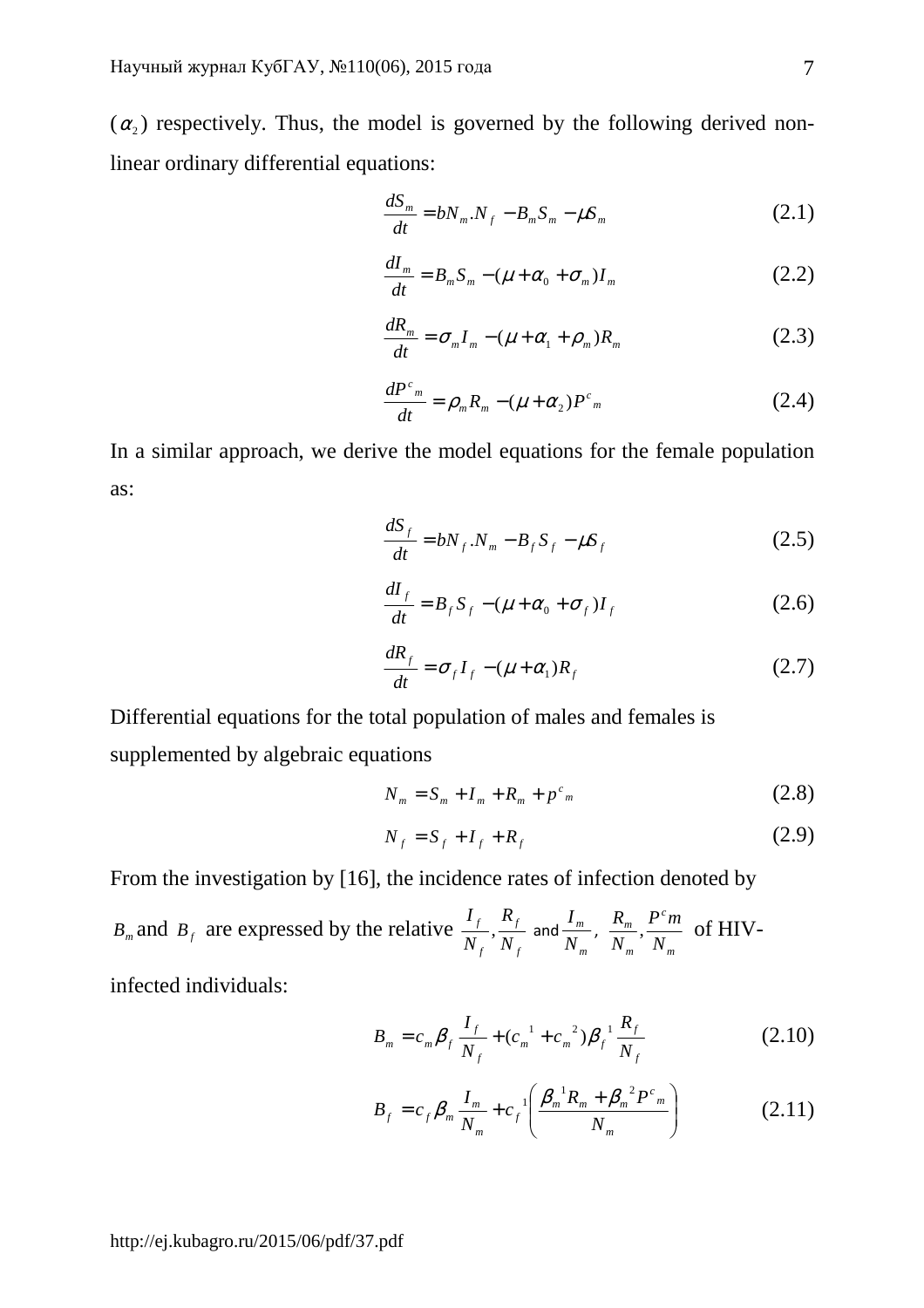From equations (2.10) and (2.11), if we let  $c_m^2$  and  $\beta_m^2$  equal zero, then we obtain the model by [4]. Therefore, the present model is enhance by the parameters  $P_m^{\ c}(t)$  $p_m^{\ c}(t), c_m^{\ 2}(t), \beta_m^{\ 2}(t), \rho_m, \alpha_2$  and equations  $(2.10) - (2.11)$  as against that by [4].The original data are summarized in table 1 below:

| <b>Symbols</b>                 | <b>Expression for the males</b>                                         | <b>Symbols</b>                   | <b>Expression for the females</b>                                      |
|--------------------------------|-------------------------------------------------------------------------|----------------------------------|------------------------------------------------------------------------|
| $S_{\rm m}$                    | number of Susceptible males at                                          | $S_{\rm f}$                      | number of susceptible females at                                       |
|                                | time $t$ ;                                                              |                                  | time $t$ ;                                                             |
| $I_{\rm m}$                    | number of infected males at time                                        | $I_{\rm f}$                      | number of infected females at                                          |
|                                | $t$ ;                                                                   |                                  | time t;                                                                |
| $R_{\rm m}$                    | number of infected males who use                                        | $R_{\rm f}$                      | number of infected females who                                         |
|                                | the ART at time t;                                                      |                                  | use the ART at time t;                                                 |
| $P_m^c$                        | number of infected males that use                                       | $c_{f(t)}$                       | average number of sexual                                               |
|                                | both ART and condom;                                                    |                                  | contacts by infected females with                                      |
|                                |                                                                         |                                  | males per unit time;                                                   |
| $c_{m(t)}$                     | average number of sexual                                                | $c_{f}^{1}$ <sub>(t)</sub>       | average number of sexual                                               |
|                                | contacts by infected males with                                         |                                  | contacts by infected females who                                       |
|                                | females per unit time;                                                  |                                  | use ART with males per unit                                            |
| $c_{\rm m}^{1}$ <sub>(t)</sub> |                                                                         | $N_{\rm f}$                      | time;                                                                  |
|                                | average number of sexual<br>contacts by infected males who              |                                  | $S_f(t) + I_f(t) + R_f(t)$ - total<br>population of females at time t; |
|                                | use ART with females per unit                                           |                                  |                                                                        |
|                                | time;                                                                   |                                  |                                                                        |
| $c_{\rm m}^{2}$ <sub>(t)</sub> | average number of sexual                                                | $\beta_{\rm f}$                  | Probability of transmission by an                                      |
|                                | contacts by infected males who                                          |                                  | infected female;                                                       |
|                                | use both ART and condom with                                            |                                  |                                                                        |
| $N_{\rm m}$                    | females per unit time;<br>$S_m(t)$ + $I_m(t)$ + $R_m(t)$ + $P^c_m(t)$ - | $\beta_{\rm f}^{\rm -1}$         | Probability of transmission by an                                      |
|                                | total population of males at time                                       |                                  | infected female who use ART;                                           |
|                                | t;                                                                      |                                  |                                                                        |
| $\beta_{\rm m}$                | Probability of transmission by an                                       |                                  | the proportion of infected females                                     |
|                                | infected male;                                                          | $\sigma_{\scriptscriptstyle{f}}$ | who use ART per unit time;                                             |
| $\beta_{\rm m}{}^1$            | Probability of transmission by an                                       | $B_{\rm f}(t)$                   | the infection rate of females at                                       |
|                                | infected male who use ART;                                              |                                  | time t, (incident rate);                                               |
| $\beta_m^2$                    | Probability of transmission by an                                       | $b.N_{f}.N_{m}$                  | natural birth rate of females                                          |
|                                | infected male who use both ART                                          |                                  | population, $b \geq 0$ ;                                               |
|                                | and the condom;                                                         |                                  |                                                                        |
| $\sigma_{\rm m}$               | the proportion of infected males                                        | $\mu$                            | natural death rate, $\mu \geq 0$ ;                                     |
|                                | who use ART per unit time;<br>the proportion of infected males          |                                  | Population death rate of infected                                      |
| $\rho_{\rm m}$                 | who use both ART and the                                                | $\alpha_{0}$                     | Who receive ART, $\alpha_0 \ge 0$ ;                                    |
|                                |                                                                         |                                  |                                                                        |

Table 1: Summarized original parameter data: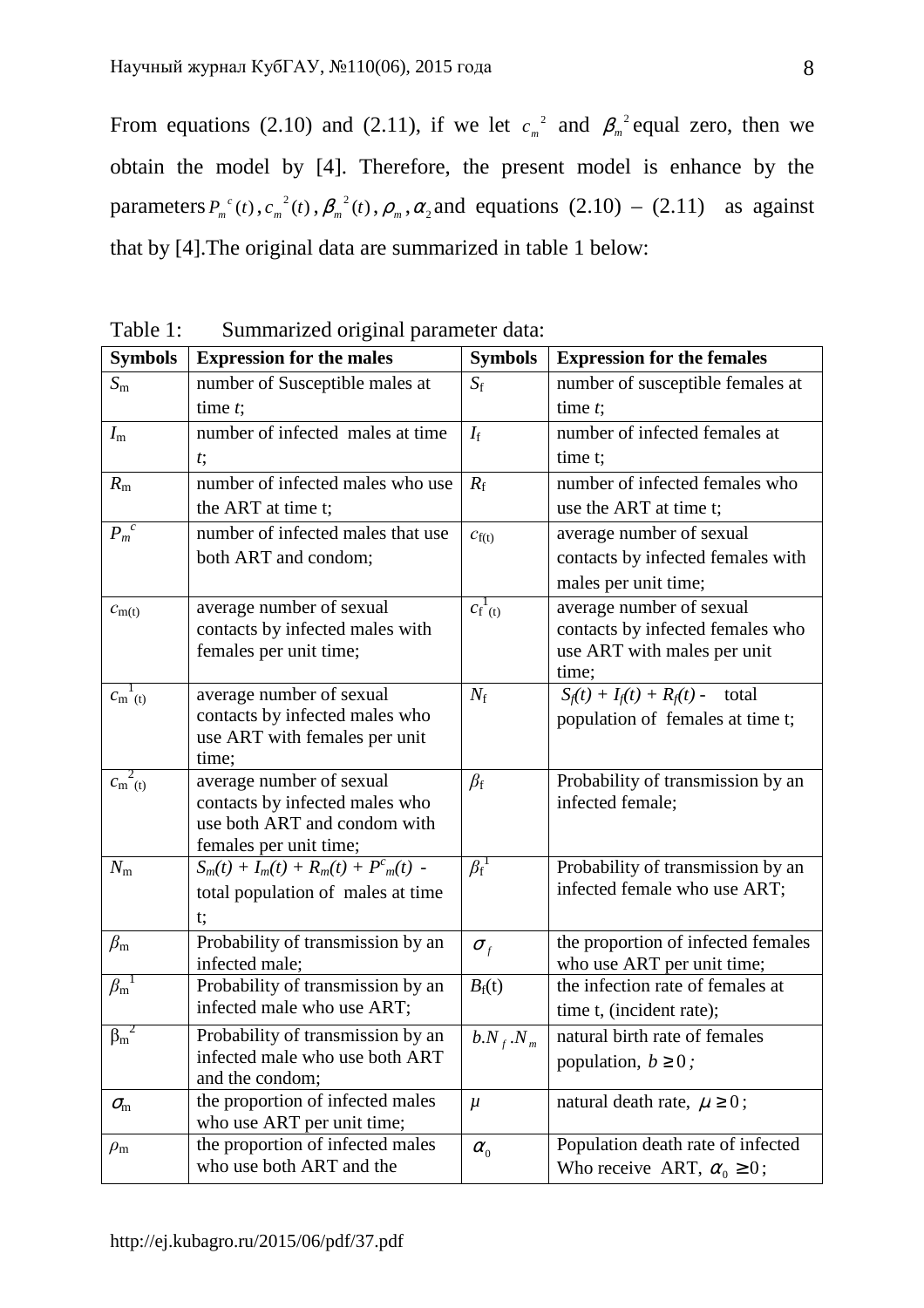|                | condom per unit time;               |              |                                   |
|----------------|-------------------------------------|--------------|-----------------------------------|
| $B_{\rm m(t)}$ | the infection rate of males at time | $\alpha_{1}$ | Population death rate of infected |
|                | t, (incident rate);                 |              | without ART $\alpha_i \geq 0$ ;   |
| $b.N_m.N_f$    | natural birth rate of male          |              |                                   |
|                | population, $b \geq 0$ ;            |              |                                   |
| $\mu$          | natural death rate, $\mu \geq 0$ ;  |              |                                   |
|                |                                     |              |                                   |
| $\alpha_{0}$   | Population death rate of infected   |              |                                   |
|                | Who receive ART, $\alpha_0 \ge 0$ ; |              |                                   |
| $\alpha_{1}$   | Population death rate of infected   |              |                                   |
|                | without ART $\alpha_i \geq 0$ ;     |              |                                   |
| $\alpha_{2}$   | Population death rate of infected   |              |                                   |
|                | Who use both ART and the            |              |                                   |
|                | condom, $\alpha$ , $\geq$ 0;        |              |                                   |
|                |                                     |              |                                   |

## **3. TRANSFORMATION OF MODEL EQUATIONS AND ANALYSIS**

In this section, we shall be involve in the transformation of the model equations into dimensionless form, then followed by derivation of population changes caused by infection at a given period of time. It is worthy to note that the consequence of equation transformation into proportions is based on the following:

- i. It reduces the numbers of seeming complex equations for easy handling;
- ii. It initiate the biological meanings of the proportions of infected individuals;
- iii. The prevalence of infection is defined.

Let 
$$
N_m(0) = N_m
$$
,  $N_f(0) = N_f$ 

Then

$$
s_m = S_m / N_m \tag{3.1}
$$

$$
y_m = I_m / N_m \tag{3.2}
$$

$$
r_m = R_m / N_m \tag{3.3}
$$

$$
p_m = P_m^{\ c}/N_m \tag{3.4}
$$

$$
S_f = S_f / N_f \tag{3.5}
$$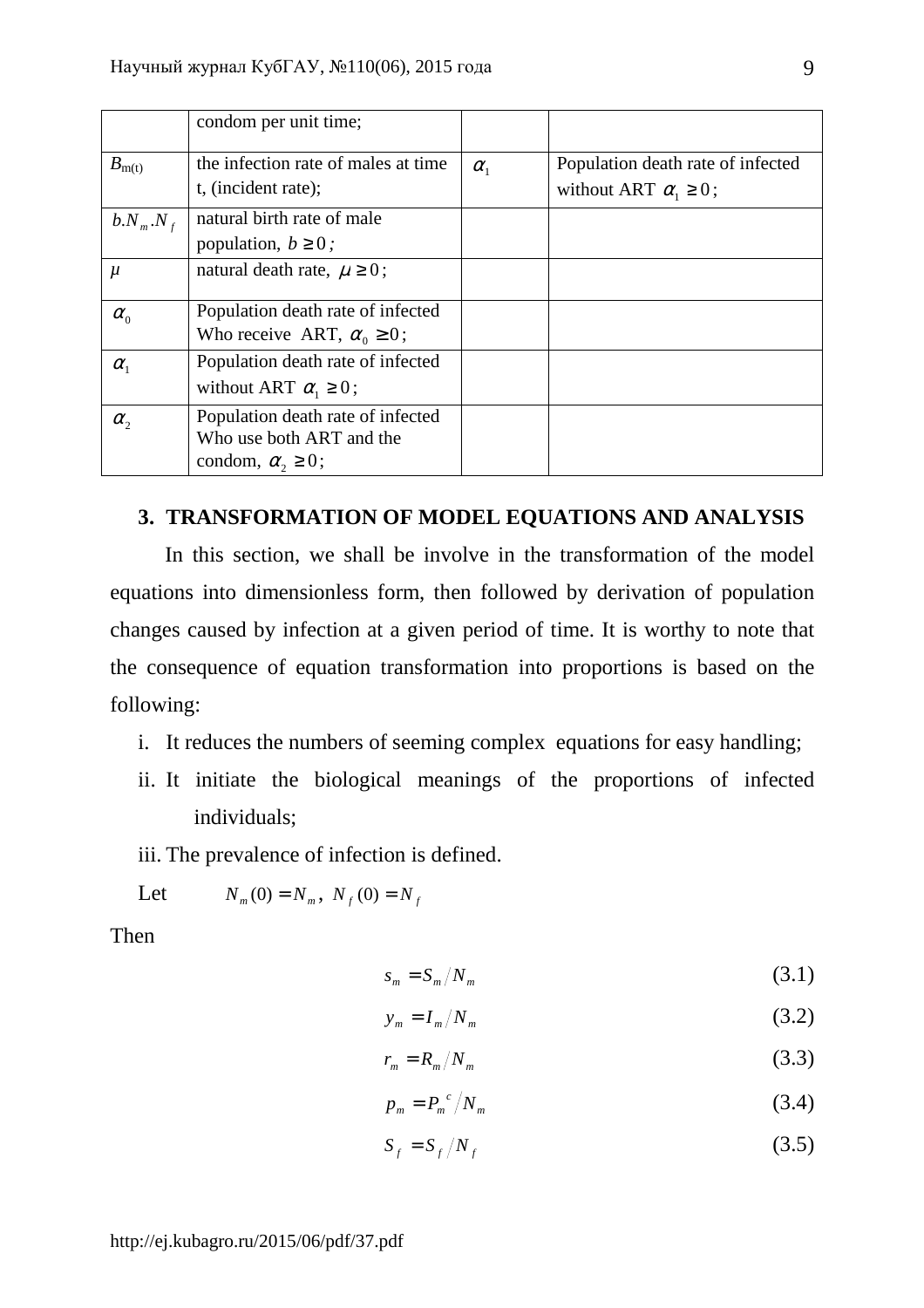$$
y_f = I_f / N_f \tag{3.6}
$$

$$
r_f = R_f / N_f \tag{3.7}
$$

In terms of proportions,

$$
m(t) = N_m(t)/N_m = s_m + y_m + r_m + p_m \tag{3.8}
$$

and

$$
f(t) = N_f(t)/N_f = s_f + y_f + r_f \tag{3.9}
$$

Furthermore, the coefficients  $(2.10) - (2.11)$ , in its dimensionless form are transformed into:

$$
B_m = c_m \beta_f \frac{y_f}{f(t)} + (c_m^{-1} + c_m^{-2}) \beta_f^{-1} \frac{r_f}{f(t)}
$$
(3.10)

$$
B_f = c_f \beta_m \frac{y_m}{m(t)} + c_f^{-1} \left( \frac{\beta_m^{-1} r_m + \beta_m^{-2} p_m}{m(t)} \right)
$$
 (3.11)

Then, from equations  $(2.1) - (2.4)$ , the transformations in the infection process are derived as:

$$
s_m' = bm(t).f(t) - B_m s_m - \mu s_m \tag{3.12}
$$

$$
y_{m}' = B_{m}s_{m} - (\mu + \alpha_{0} + \sigma_{m})y_{m};
$$
\n(3.13)

$$
r_{m}^{'} = \sigma_{m} y_{m} - (\mu + \alpha_{1} + \rho_{m}) r_{m};
$$
 (3.14)

$$
p_{m}^{\prime} = \rho_{m} r_{m} - (\mu + \alpha_{2}) p_{m}
$$
 (3.15)

In a similar notion, equations  $(2.5) - (2.7)$  can be obtained as:

$$
s'_{f} = bf(t)m(t) - B_{f}s_{f} - \mu s_{f}
$$
 (3.16)

$$
y_f' = B_f s_f - (\mu + \alpha_0 + \sigma_f) y_f
$$
 (3.17)

$$
r_f' = \sigma_f y_f - (\mu + \alpha_1) r_f \tag{3.18}
$$

In a simplified form, the various changes in each of the population groups are simulated and analyzed in terms of equations  $(3.12) - (3.18)$  as summarized in Table 2, below: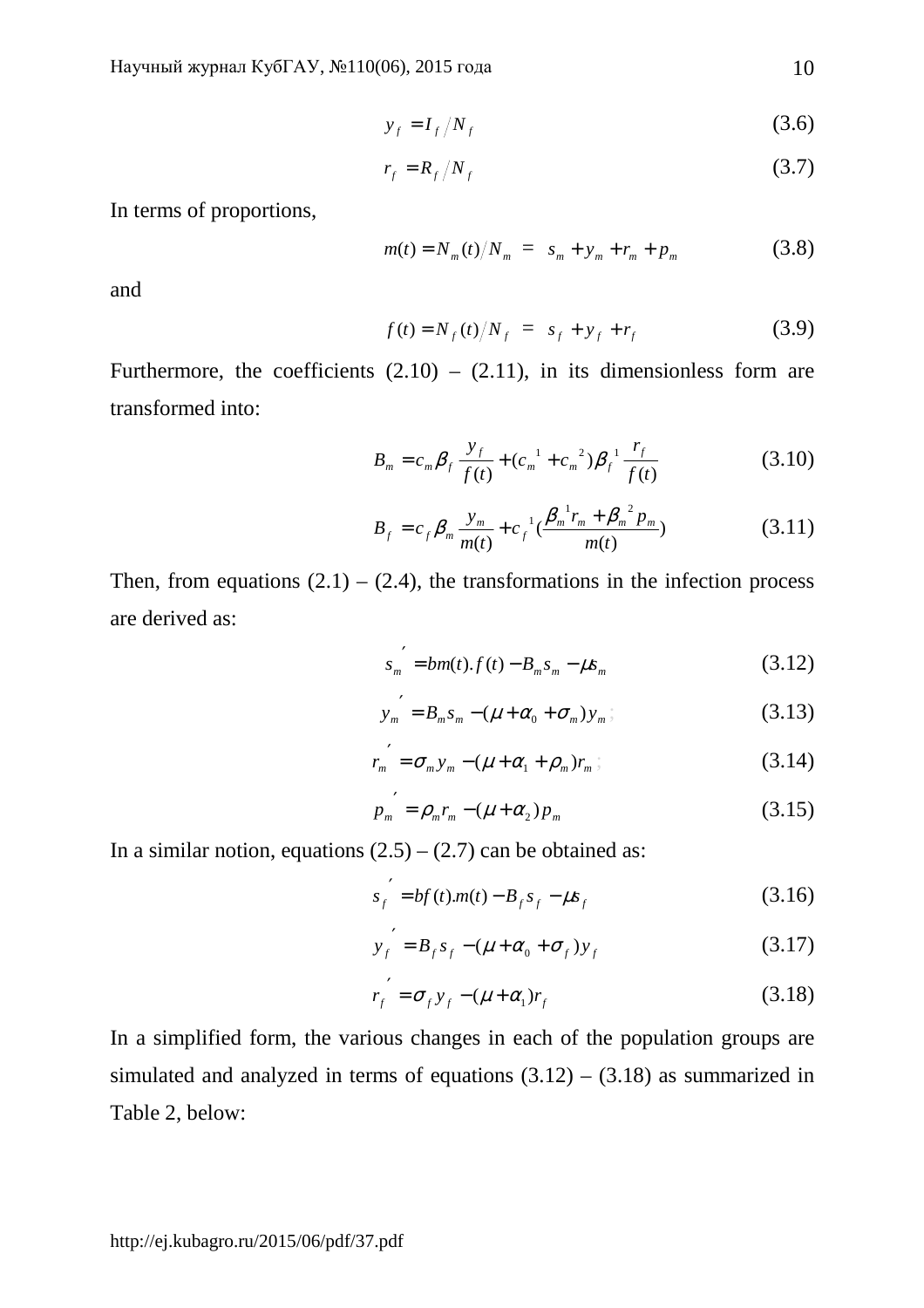| Group     | <b>Derivatives</b>                                   | Eqn. no. |
|-----------|------------------------------------------------------|----------|
| $S_m$     | $s_m = bm(t) \cdot f(t) - B_m s_m - \mu s_m$         | (3.12)   |
| $I_{m}$   | $y_m = B_m s_m - (\mu + \alpha_0 + \sigma_m) y_m$    | (3.13)   |
| $R_{m}$   | $r_m = \sigma_m y_m - (\mu + \alpha_1 + \rho_m) r_m$ | (3.14)   |
| $p^{c_m}$ | $p_m = \rho_m r_m - (\mu + \alpha_2) p_m$            | (3.15)   |
| $S_f$     | $s_f = bf(t)$ $m(t) - B_f s_f - \mu s_f$             | (3.16)   |
| $I_f$     | $y_f = B_f s_f - (\mu + \alpha_0 + \sigma_f) y_f$    | (3.17)   |
| $R_f$     | $r_f = \sigma_f y_f - (\mu + \alpha_1) r_f$          | (3.18)   |

Table 2: Proportions of the dynamics of HIV control measures

## **4. NUMERICAL SIMULATION AND ANALYSIS**

The model represents a set of 7 non-linear ordinary differential equations involving 7 different groups of the population  $(s_m, y_m, r_m, p_m, s_f, y_f, r_f)$  and are simulated using hypothetical values as generated in Table 3, below:

| Variant |      | μ   | $\alpha_{\scriptscriptstyle\alpha}$ | α    | $\alpha_{2}$ | $\sigma_{\infty}$ | σ. | $\rho_*$ | $c_{\pi}$ | $c_{\kappa}$ | $c_{\rm m}$ | $\tau$ ( $c_{f,1}$ , | c, | $\beta_{\kappa}$ | $\beta_{\kappa}$ | $\beta_{\kappa}$ | $\beta_{f}$ | $\beta_{\ell}$ |
|---------|------|-----|-------------------------------------|------|--------------|-------------------|----|----------|-----------|--------------|-------------|----------------------|----|------------------|------------------|------------------|-------------|----------------|
|         | 0.02 | 0.1 | v.z                                 | 0.15 | 0.15         | O                 |    |          |           |              |             |                      |    | 0.2              |                  | 0.05             | 0.2         | 0.1            |
|         | 0.02 | 0.1 | v.z                                 | 0.15 | 0.15         | 0.2               |    |          |           |              |             |                      |    | v.z              |                  | 0.05             | 0.2         | 0.1            |
|         | 0.02 | 0.1 | v.z                                 | 0.15 | U.ID         | 0.2               |    |          |           |              |             |                      |    | v.2              |                  | 0.05             | 0.2         | U.I            |
|         | 0.02 | V.I | v.z                                 | U.IJ | U.IJ         | v.z               |    | v.z      |           |              |             |                      |    | v.z              |                  | <b>U.U</b>       | 0.2         | 0.1            |

Table 3: Table of parameter values for variants 1 - 4

where the initial values of all characteristics are as in table 4.

Table 4: Initial values of proportions of the population

| <b>Proportions</b> $s_m(0)$ $y_m(0)$ $r_m(0)$ $p_m(0)$ $s_r(0)$ $y_r(0)$ |  |     |     | $r_c(0)$ |
|--------------------------------------------------------------------------|--|-----|-----|----------|
| Values                                                                   |  | 0.1 | 0.6 |          |

 For simulation compatibility, we rewrite the parameters  $(s_m, y_m, r_m, p_m, s_f, y_f, r_f)$  as a vector quantity, i.e.

$$
A = \{A_1, A_2, A_3, A_4, A_5, A_6, A_7\}^T = \{A_i\}_{i=1}^7
$$

$$
\{A_m\} = \sum_{i=1}^4 A_i, \{A_f\} = \sum_{i=5}^7 A_i.
$$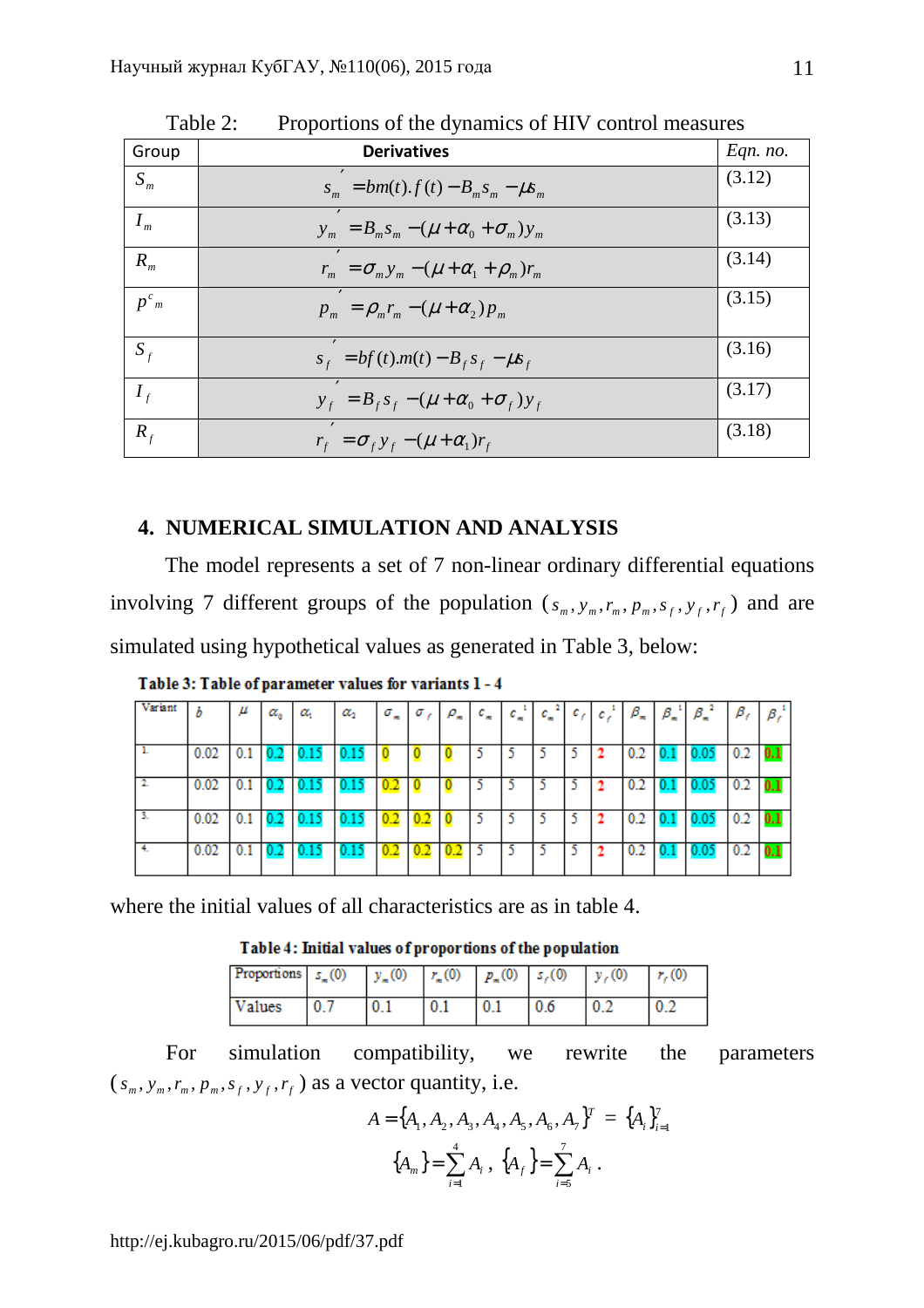Therefore, the systems of differential equations can be rewritten as:

$$
\begin{cases} \frac{dA}{dt} = f(A), \, t \in [0, T] \\ A(0) = A_0 \end{cases}
$$

.

The differentiation of the above system of equations is done using one of the several numerical methods. Here, we use the MATHCAD [3], which is known for its in-built function "rkfixed" realizing Runge-Kutter method of accuracy of order 4.

In the analysis that follows, we bear in mind that our investigation is the behavioral change of the proportions of the population of infected groups  $(r_m, p_m, r_f)$  following the application of the control measures (condom use and ART). The efficacies of the control measures (condom use and ART) are predominantly determined by  $\sigma_m$ ,  $\sigma_f$ ,  $\rho_m$ ,  $\beta_m^{-1}$ ,  $\beta_m^{-2}$ ,  $\beta_f^{-1}$ . This does not play down on the importance of other parameters such as  $c_m^{-1}$ ,  $c_m^{-2}$ ,  $c_f^{-1}$ .

Now, if  $J^{(1)}$  represent the time interval t, and from Table 2,  $J^{(2)}, \ldots, J^{(8)}$ represent  $s_m$ ,  $y_m$ ,  $r_m$ ,  $p_m$ ,  $s_f$ ,  $y_f$ ,  $r_f$  respectively, then the corresponding graphs taking from Tables( 3 & 4), are as in figures  $(2 – 5)$  below. Moreover, in each of figures  $(2 - 5)$ , the investigations were carried out by the highlighted parameters as in variants  $(1 - 4)$  of table 3, which predominantly affects the treatment factors.

**Note**: The analysis that follows shall be express in terms of years of survival by various proportions of the population understudy.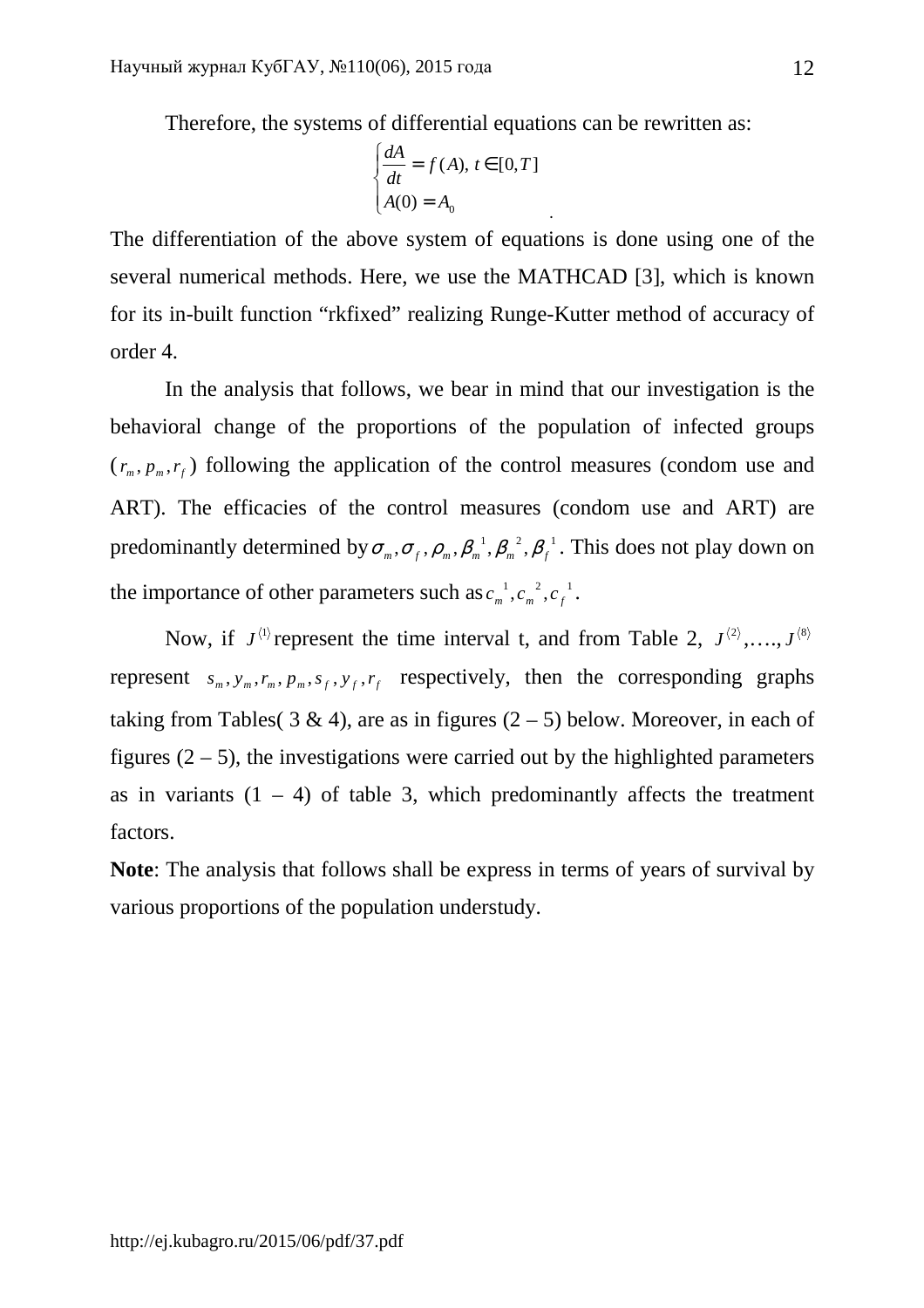

Time (in years)



As a control measure over our studies, from variant 1 (table 3), we simulate as in figure 2, above, the situation where nobody use any of the preventive measures (condom use and ART), with 10% natural death rate (i.e.  $\sigma_m$ ,  $\sigma_f$ ,  $\rho_m$  = 0,  $\mu$  = 0.1). Putting contact rate of 20% by infected females who ought to be on ART treatment and low transmission rate of 5% by infected males who ought to be on both condom use and ART, the proportions of  $s_m$  and  $s_f$  were early contaminated with infection in less than 10 years. Infection increases for both male and female population  $(y_m, y_f)$ , leading to entire extinction of the population within 20 years. Numerically, the behavioral changes can be expressed as follows:  $s_m \leq 8$ ,  $y_m \leq 20$ ,  $r_m \leq 15$ ,  $p_m \leq 10$ , and  $s_f \leq 8$ ,  $y_f \leq 20$ ,  $r_f \leq 15$ . This shows that the limit to which the entire population survives can be expressed by

$$
\{A_m\} = \sum_{i=2}^{5} A_i \le 20 \text{ and } \{A_f\} = \sum_{i=6}^{8} A_i \le 20.
$$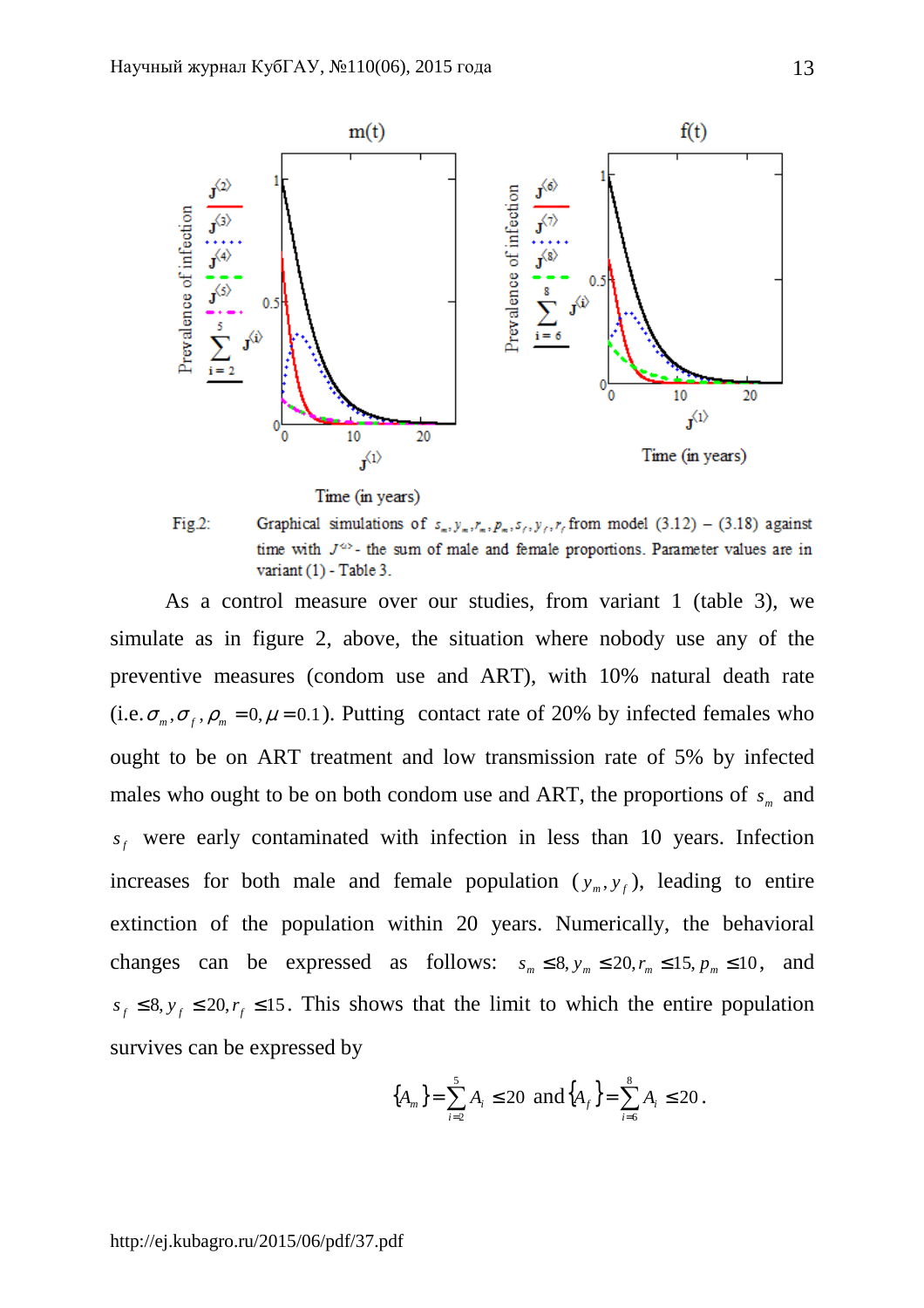

Fig.3: Graphical simulations of  $s_n, y_n, r_n, p_n, s_\ell, y_\ell, r_\ell$  from model (3.12) – (3.18) against time with  $J^{\omega}$ - the sum of male and female proportions. Parameter values are in variant  $(2)$  - Table 3.

From figure 3 above, setting the parameter values of fig. 2 as bases, we conduct an investigation with only 20% of infected males using only ART treatment factor (i.e.  $\sigma_m = 0.2$ ,  $\sigma_f = 0$ ,  $\rho_m = 0$ ). Application of ART as a preventive measure by infected males leads to retardation of infection and prolong lifespan of about 25 years. The impact of this ART is shown by the considerable increase in the number of years before contamination of the susceptible by infection compared to that of fig. 2. The investigation indicates  $s_m \leq 8$ ,  $y_m \leq 12$ ,  $r_m \leq 20$ ,  $p_m \leq 10$  and  $s_f \leq 15$ ,  $y_f \leq 20$ ,  $r_f \leq 12$ , with visible extinction period of the entire population given by

$$
\{A_m\} = \sum_{i=2}^{5} A_i \le 20 \text{ and } \{A_f\} = \sum_{i=6}^{8} A_i \le 20.
$$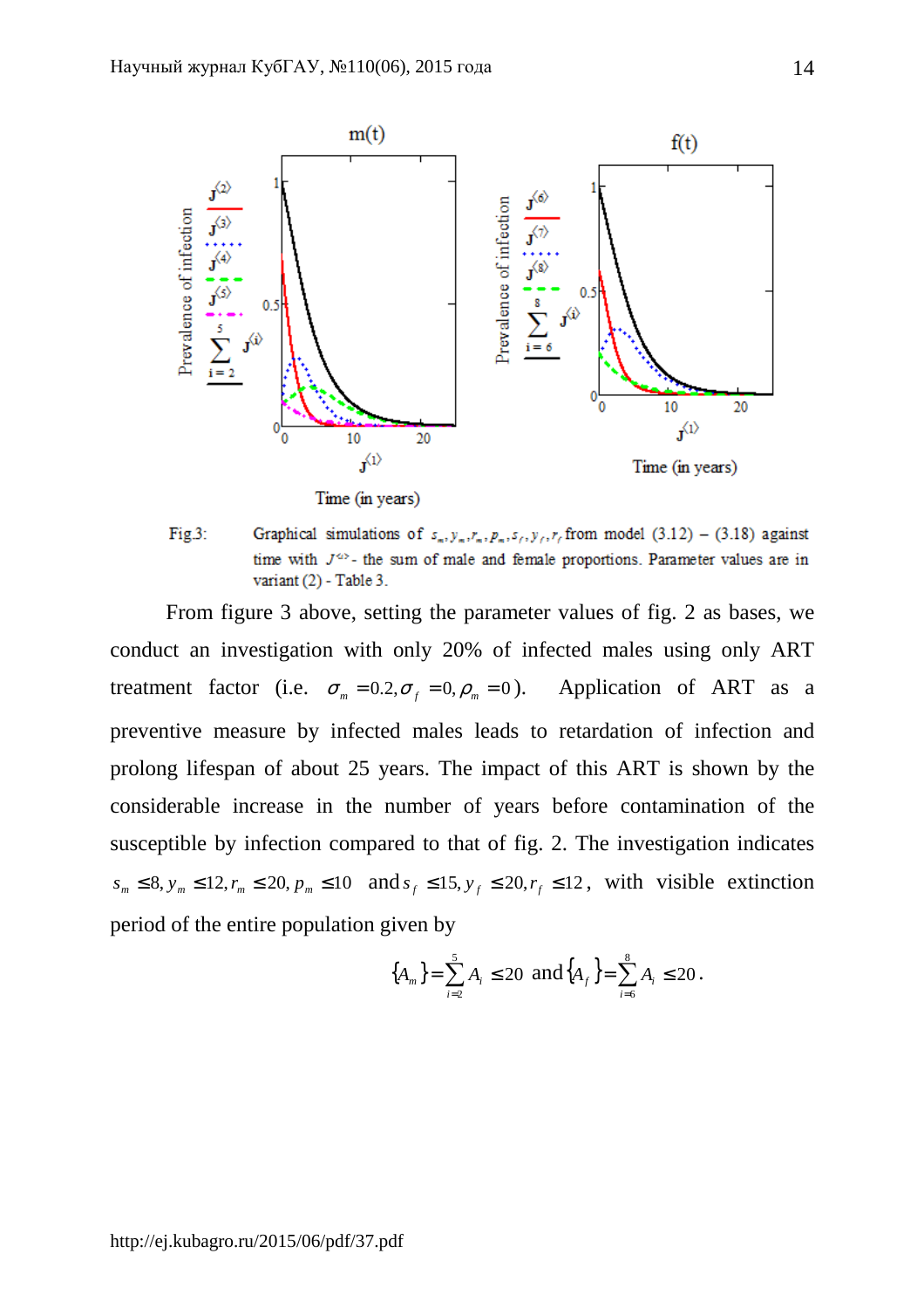

Graphical simulations of  $s_m, y_m, r_m, p_m, s_f, y_f, r_f$  from model (3.12) – (3.18) against  $Fig.4:$ time with  $J^{\omega}$ - the sum of male and female proportions. Parameter values are in variant  $(3)$  - Table 3.

Figure 4 above, represent a slight modification of variant 2, resulting to variant 3 (table 3). Here, we studied only the impact of the use of ART by both infected male and female population, as a single treatment factor (i.e.  $\sigma_m = \sigma_f = 0.2$ ,  $\rho_m = 0$ ). Again, contact rates of population proportions observing treatment were on the average with low transmission rates  $(i.e. c_m^{-1} = 5, c_f^{-1} = 2; \beta_m^{-1}, \beta_f^{-1} = 0.1, \beta_m^{-2} = 0.05$ ). We see that the limits of survival for the various proportions are defined by the intervals  $s_m \leq 8$ ,  $y_m \leq 12$ ,  $r_m \leq 20$ ,  $p_m \leq 10$ and  $s_f \leq 10$ ,  $y_f \leq 12$ ,  $r_f \leq 20$ . The extent to which the entire population survives lies in the range,

$$
\{A_m\} = \sum_{i=2}^{5} A_i \le 20 \text{ and } \{A_f\} = \sum_{i=6}^{8} A_i \le 20.
$$

Finally, from fig. 5 below, we intensify our investigation as compared to figure 4. Here, various proportions of the population understudy were exposed to ART only and both condom use with ART as preventive measures  $(i.e., \sigma_m, \sigma_f, \rho_m = 0.2)$  with infected males maintaining average contact rate and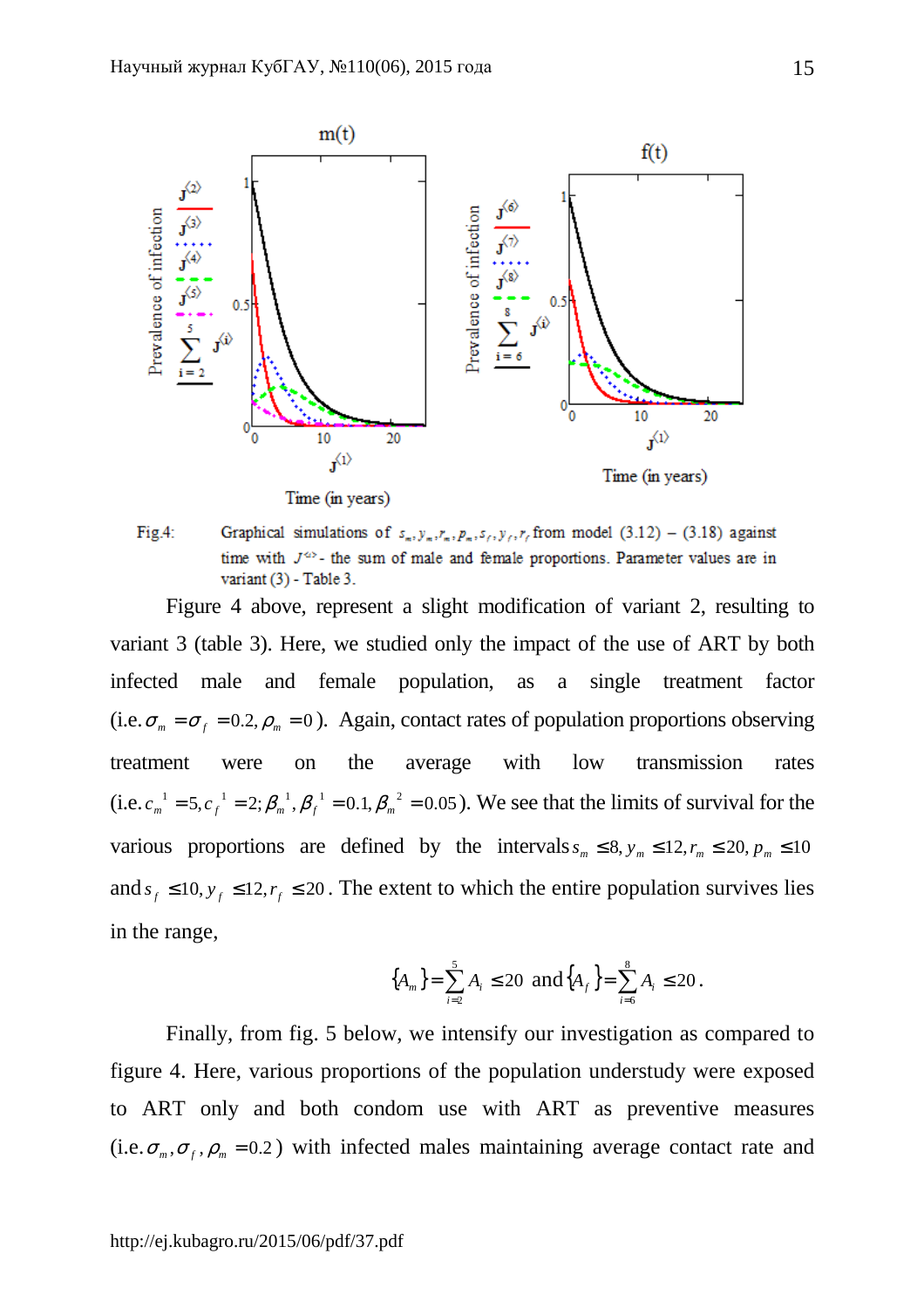females, low sexual contact rate  $(c_m^{-1} = c_m^{-2} = 5, c_f^{-1} = 2)$ . Their respective transmission probabilities were  $\beta_m^{-1} = \beta_f^{-1} = 0.1, \beta_m^{-2} = 0.05$ . The results shows that  $s_m$  ≤ 8,  $y_m$  ≤ 12,  $r_m$  ≤ 20,  $p_m$  ≤ 25 and  $s_f$  ≤ 10,  $y_f$  ≤ 12,  $r_f$  ≤ 22. This indicates a survival range of the entire population at



$$
\{A_m\} = \sum_{i=2}^{5} A_i \le 25 \text{ and } \{A_f\} = \sum_{i=6}^{8} A_i \le 22.
$$

Time (in vears)

 $Fig.5:$ Graphical simulations of  $s_n, y_n, r_n, p_n, s_i, y_i, r_i$  from model (3.12) – (3.18) against time with  $J^{\omega}$ - the sum of male and female proportions. Parameter values are in variant  $(4)$  - Table 3.

#### **5. DISCUSSION**

In this paper, we formulate a mathematical model that studies the dynamics of the impact of ART and simultaneous application of both the condom and therapeutic treatment as preventability of the spread of HIV/AIDS in a heterosexual population. The model uses non-linear differential equation leading to system of seven (7) ordinary differential equations in seven (7) groups of the populations.

From the simulations of our model with the aid of MATHCAD program, the following results were obtained: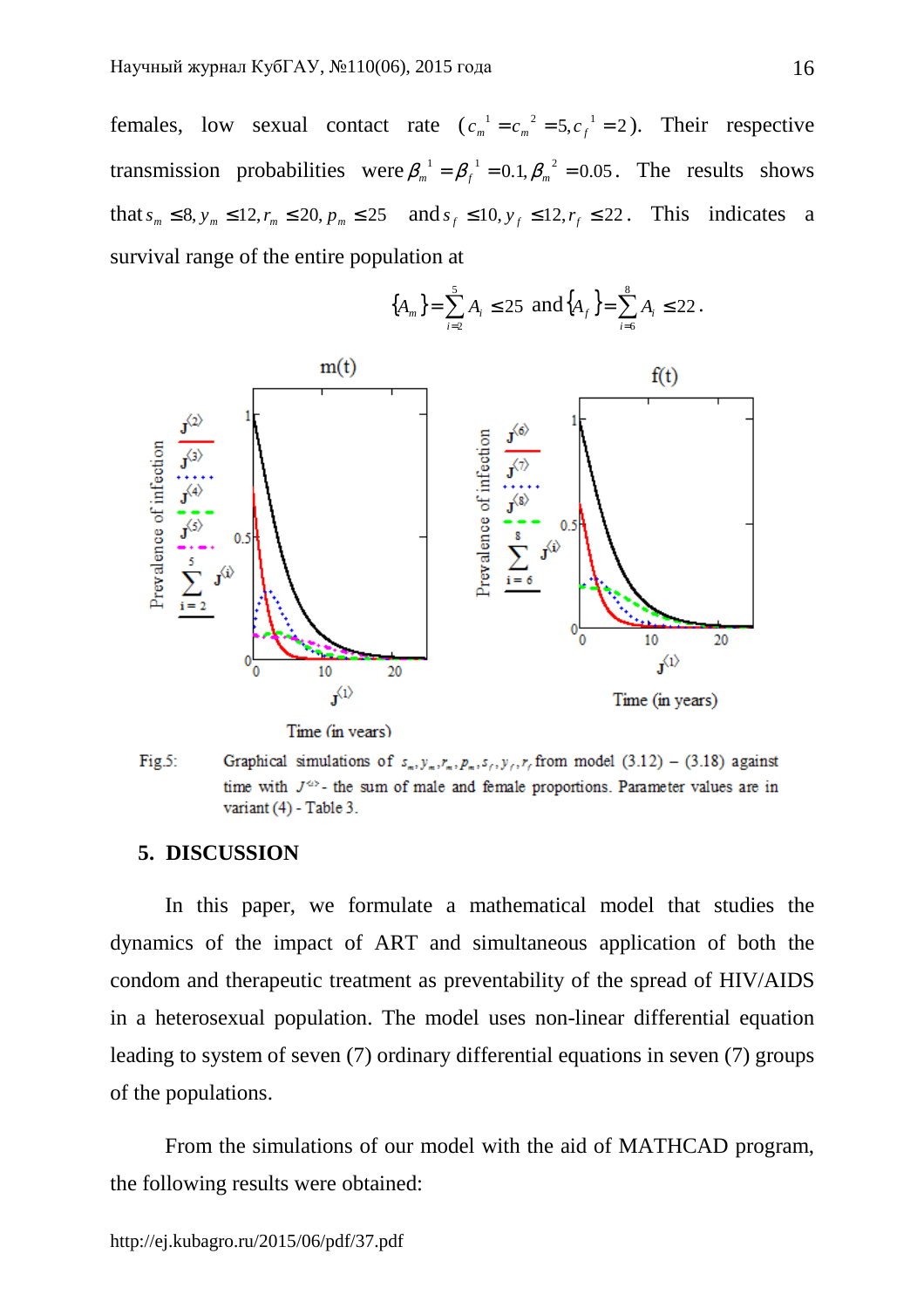- i. In the absent of any preventive measure ( i.e. no condom and ART),both the susceptible male and female population experienced acute contamination of infection within 8 years, resulting to sharp increase in infection and subsequently, leading to extinction of the entire population within 20 years – fig. 2.
- ii. Here only the males use the ART. We see that the proportion of the males that use ART experienced considerable increase in population that live a normal life with life expectancy of over 20 years compared to other proportions of the population. The lifespan of the entire population is been determined by the behavioral changes of this group of the population. ART used by the infected male population exhibit a considerable impact on the female population as they could survive for about 20 years without treatment– fig. 3.
- iii. ART reduces the rapid spread of HIV/AIDS infection. But ART without condom use means individuals with higher viral load or low CD4 count before or at the initial of ART have potential to infect their seronegative sexual partners or at risk of acquiring drug resistant viral strain from their sexual partners who are already infected. Clearly, with the application of only ART by both male and female proportions, we observed reduction and gradual eradication of the spread of HIV/AIDS infection leading to prolonged lifespan and more enhanced normal of about 20 years – fig. 4.
- iv. With consistent condom use in the presence of adherent ART (a viral load suppressor), reduction and subsequent eradication of the disease will not only be achieved in a finite time but infected patients live a prolonged life of about 25 years for the males with the two factor treatment and about 22 years for the females with ART as a treatment factor – fig. 5. The use of condom enhances the variation in years as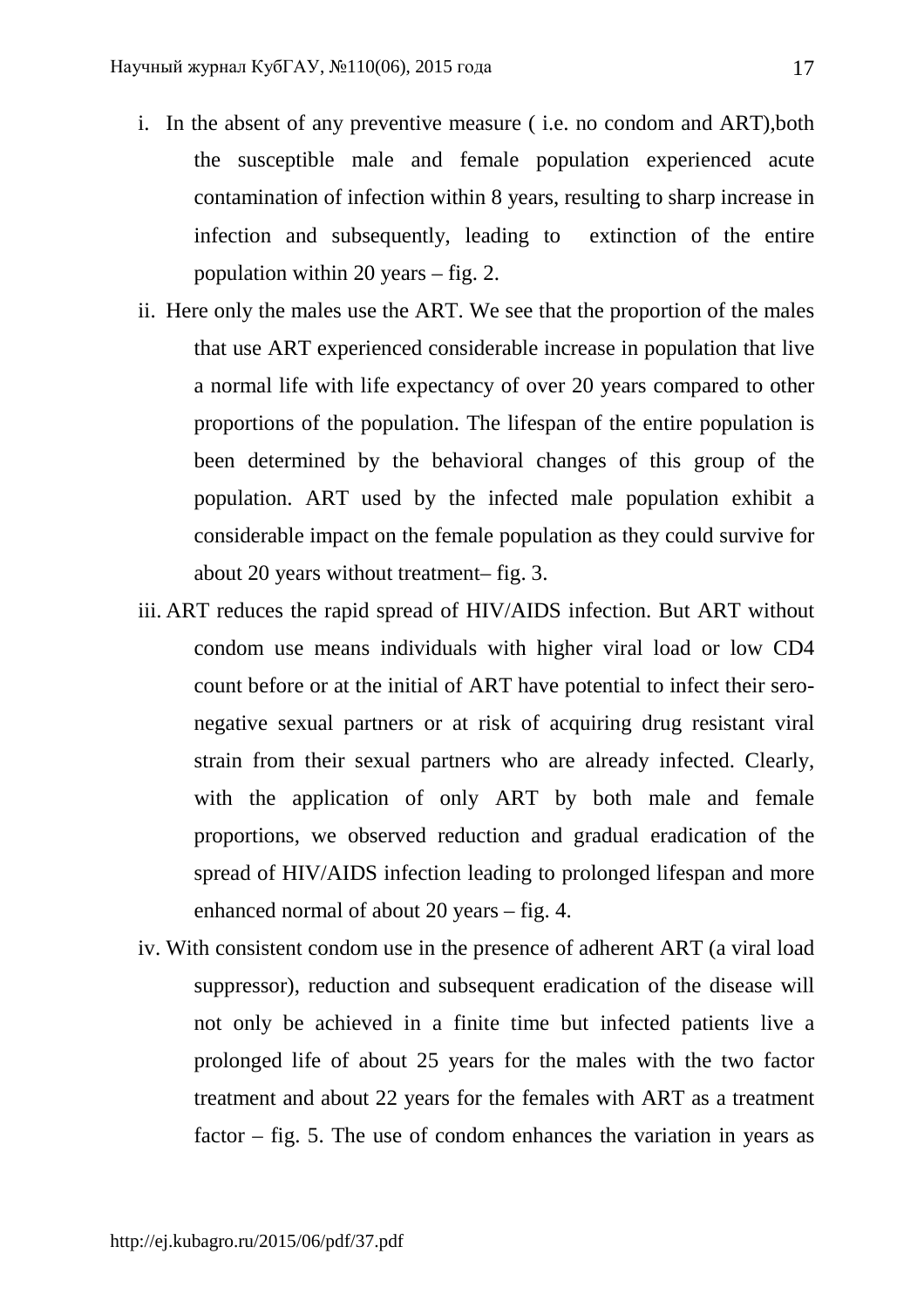experienced by the male population and as well prolong the lifespan of the female population in the course of interaction.

## **6. CONCLUSION**

Our analysis shows that lack of persistent use of any preventive measures (condom use and ART) as treatment factors increases the spread of HIV – infection. On the other hand, adherent use of ART as a single treatment factor, suppresses HIV/AIDS infection, thereby reducing spread of infection and more importantly, prolonging the lifespan of infected. Furthermore, simultaneous use of the condom and significant adherent to ART, as a means of preventability negatized HIV/AIDS epidemic, suggesting that increase in preventability decreases the level of epidemicity provided the parameters  $\sigma_m$ ,  $\sigma_f$ ,  $\rho_m$  are sufficiently high. The model therefore, recommends availability and accessibility of preventability measures as a means to the eradication of the spread of HIV/AIDS epidemic. Further studies that would avail the female population the use of condom and ART alongside the male population, is hope to throw more insight on the impact of this bi-therapeutic treatment.

#### **REFERENCES**

1. Medley, G. F., Anderson, R. M., Cox, D. R. and Billard, I. Incubation period of AIDS in patients infected via blood transfusion//*Nature*, 1987. 328, 19 – 724.

2. Kimbir, A. R., Musa, S. and Bassey, E. B. On a two-sex Mathematical model for the prevention of HIV/AIDS in a varying population//*J. Math. Assoc. Nig.,* 2006. 33, 201, 1 -13.

3. Басси Б.Э., Лебедев К.А. О математической модели влияния несоблюдения профилактических мер по предупреждениюраспространения вич/спида среди гетерогенного населения//Научный журнал КубГАУ, 2015. № 108(04), Стр 1 – 18.

4. Kimbir, A. R., Udoo, J. I. M., Aboiyar, T. A Mathematical model for the

transmission dynamics of HIV/AIDS in a two-sex population considering counseling and antiretroviral therapy (ART)//*J. Math. Comput. Sci.,* 2012. 2, 1671 – 1684.

5. Cassels, S. and Goodreau, S. M. Interaction of mathematical modeling and social and behavioral HIV/AIDS research// *curr opin HIV AIDS*, 2011. 6, 2, 119 – 123.